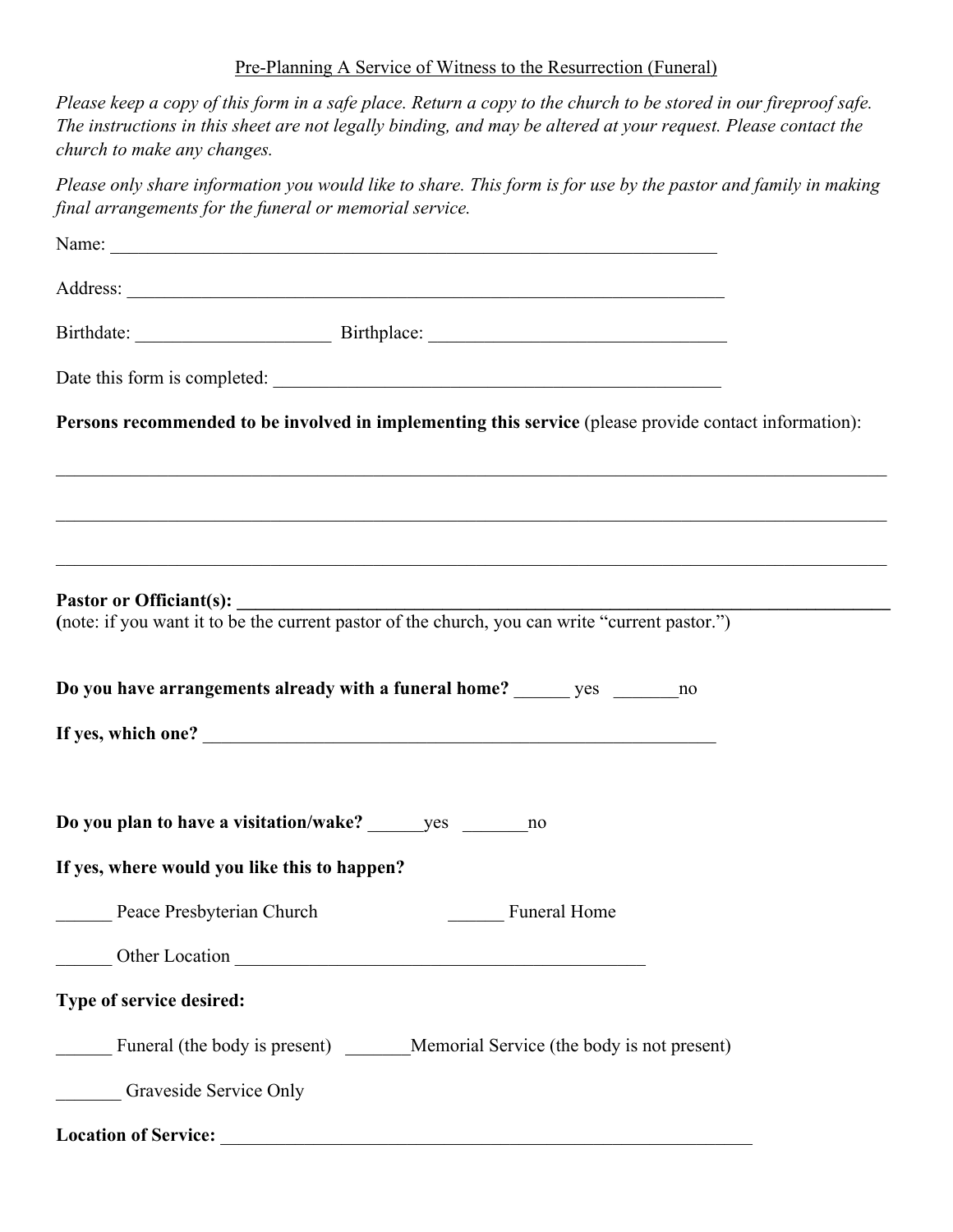## **Music Requests:**

| Hymns:                                              |                                                                                                                                                                      |  |
|-----------------------------------------------------|----------------------------------------------------------------------------------------------------------------------------------------------------------------------|--|
|                                                     |                                                                                                                                                                      |  |
|                                                     |                                                                                                                                                                      |  |
|                                                     |                                                                                                                                                                      |  |
| Special Music:                                      |                                                                                                                                                                      |  |
|                                                     |                                                                                                                                                                      |  |
|                                                     |                                                                                                                                                                      |  |
|                                                     |                                                                                                                                                                      |  |
| Prelude/Postlude                                    |                                                                                                                                                                      |  |
|                                                     |                                                                                                                                                                      |  |
|                                                     |                                                                                                                                                                      |  |
|                                                     |                                                                                                                                                                      |  |
| <b>Scripture Requests (see suggested readings):</b> |                                                                                                                                                                      |  |
|                                                     |                                                                                                                                                                      |  |
|                                                     |                                                                                                                                                                      |  |
|                                                     |                                                                                                                                                                      |  |
| <b>Meaningful Poems, Quotes, Etc.</b>               |                                                                                                                                                                      |  |
|                                                     |                                                                                                                                                                      |  |
|                                                     |                                                                                                                                                                      |  |
| <b>Christian Journey:</b>                           |                                                                                                                                                                      |  |
|                                                     |                                                                                                                                                                      |  |
|                                                     |                                                                                                                                                                      |  |
|                                                     |                                                                                                                                                                      |  |
|                                                     |                                                                                                                                                                      |  |
|                                                     |                                                                                                                                                                      |  |
|                                                     | ,我们也不能在这里的时候,我们也不能在这里的时候,我们也不能会不能会不能会不能会不能会不能会不能会不能会不能会不能会。""我们的是,我们也不能会不能会不能会不能<br>,我们也不能会在这里,我们的人们就会在这里,我们也不会在这里,我们也不会在这里,我们也不会在这里,我们也不会在这里,我们也不会在这里,我们也不会在这里,我们也不 |  |
|                                                     |                                                                                                                                                                      |  |
|                                                     |                                                                                                                                                                      |  |